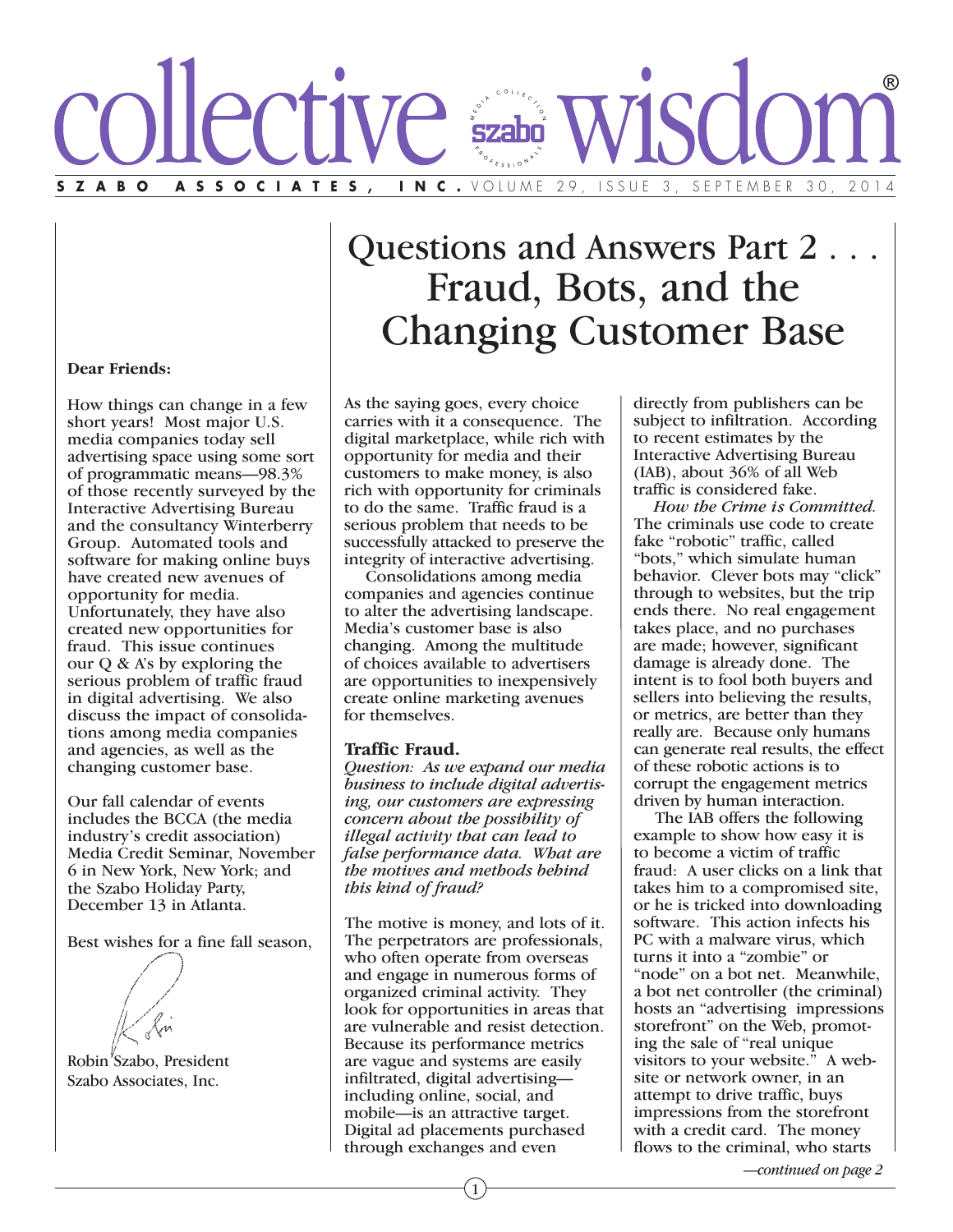### *Questions & Answers—*

### *—continued from page 1*

sending bot traffic through the nodes in the bot network (remember the infected PC?), driving fake impressions to the website or network. The website or network owner's reporting shows that impressions have hit the site and clicks have occurred, and he is unaware that these activities have been bot-generated.

 Bot code may create false traffic in several ways, according to the IAB. It may generate ad views while consumers browse unaware. The consumer cannot see these ads because they are hidden behind other ads or content, displayed in tiny iFrames, or served in other ways that prevent them from being observed. The bots may take over user controls to generate false clicks when the computer is not being used. They may also run unseen processes to simulate consumer activity or compromise cookie data to look like high-value consumers.

 "Impression laundering" makes impressions generated by bots, impressions generated on rogue sites, or impressions of the wrong type appear to be legitimate. It does so by concealing the actual URL where an ad appears by using "front sites" that mask themselves as legitimate publishers. According to DoubleVerify, a company that offers transparency and accountability solutions for digital advertising, programmatic buying is particularly vulnerable to this type of fraud because of what it terms the "Transparency Gap." In programmatic buying, the transaction URL often ends up being different from the true URL because of the numerous handoffs required to process the request. While many of these mismatched URLs occur for legitimate reasons, this gap creates an environment that is rife with hiding places for fraud. DoubleVerify asserts that nearly 90% of fraud appears in the transparency gap of programmatic buying.

 *The Fallout.* Advertisers generally pay for ads that are loaded when a user visits a Web page. If a human user is indistinguishable from a non-human user, the marketer ends up paying for eyeballs that were never there. When ad performance fails to meet their expectations, and/or fraud is suspected, advertisers may abandon or cut back digital media buys.

 Legitimate businesses, including media, can easily fall prey to fraud. Purchasing traffic is a generally acceptable method for publishers to extend audience and increase inventory. By unwittingly buying traffic from fraudsters, media can compromise their available inventory and hurt their relationship of trust with customers.

 Bot fraud has also helped to spawn anxiety among advertisers about other areas of ambiguity in their ad buys. According to a recent survey by the Association of National Advertisers (ANA) and Forrester Research, transparency issues are on the rise, with 46% of marketers expressing concern. The areas of concern most frequently voiced are the reliance on served rather than viewable impressions, how and where digital advertising gets placed, lack of visibility into data used to define audience targeting, and lack of information about pay arrangements between agencies and media sellers.

 As reported recently in the *Wall Street Journal CMO Today,* revelations of ad fraud in the programmatic sector is causing marketers to voice concerns about how their agencies' programmatic specialty divisions, called "trading desks," actually work. According to *WSJCMO,* some trading desks buy online media inventory and then resell it to their advertiser clients. The fee charged is not based only on the cost of the ad space; rather, the space is bundled with data and technology to arrive at the fee. Clients cannot always see what part of their ad budgets is going to ad space and technology and what part is going to the trading desk.

*Question: Is traffic fraud a problem that carries shared responsibility? What can we do as credit and collection managers to assure our customers that their data is authentic?*

All parties in the media buying chain should assume some responsibility in order to protect themselves and to help eradicate these unlawful and destructive operations. Both traffic fraud and transparency issues must be addressed to preserve the integrity and value of digital advertising for all participants. Only through collective and concerted efforts by marketers, publishers, and targeting providers will the bad actors be eliminated.

 *The Industry vs. Evil Bots.* The IAB announced last year the formation of its "Traffic of Good Intent Task Force," composed of 41 member companies and other key contributing companies, whose mission was to formulate ways to combat traffic fraud. The organization issued its final version of "Traffic Fraud: Best Practices for Reducing Risk to Exposure" in January 2014. The document, available on the IAB website, urges the industry to actively address the threat and offers best practice procedures for publishers, networks, and buyers of digital advertising. While it recommends that publishers avoid purchasing traffic, which may put long-term success at risk for short-term profits, the organization recognizes that you may need to increase inventory and presents guidelines to help mitigate the risks.

 *To Catch a Thief.* Other industry participants are actively pursuing ways to fight bot fraudsters. In July, the ANA and online fraud detection firm White Ops announced a joint research initiative to determine the level of bot fraud across the digital advertising industry. Its goal is to "provide actionable data and insights which marketers can use to reduce bot fraud in their future campaigns." Thirty ANA bigbrand member companies, covering the spectrum of consumer marketing, are posing as unsuspecting advertisers in a sting operation that commenced in August. White Ops has tagged each brand's ads with code capable of identifying bot fraud. Each participant will receive a customized confidential report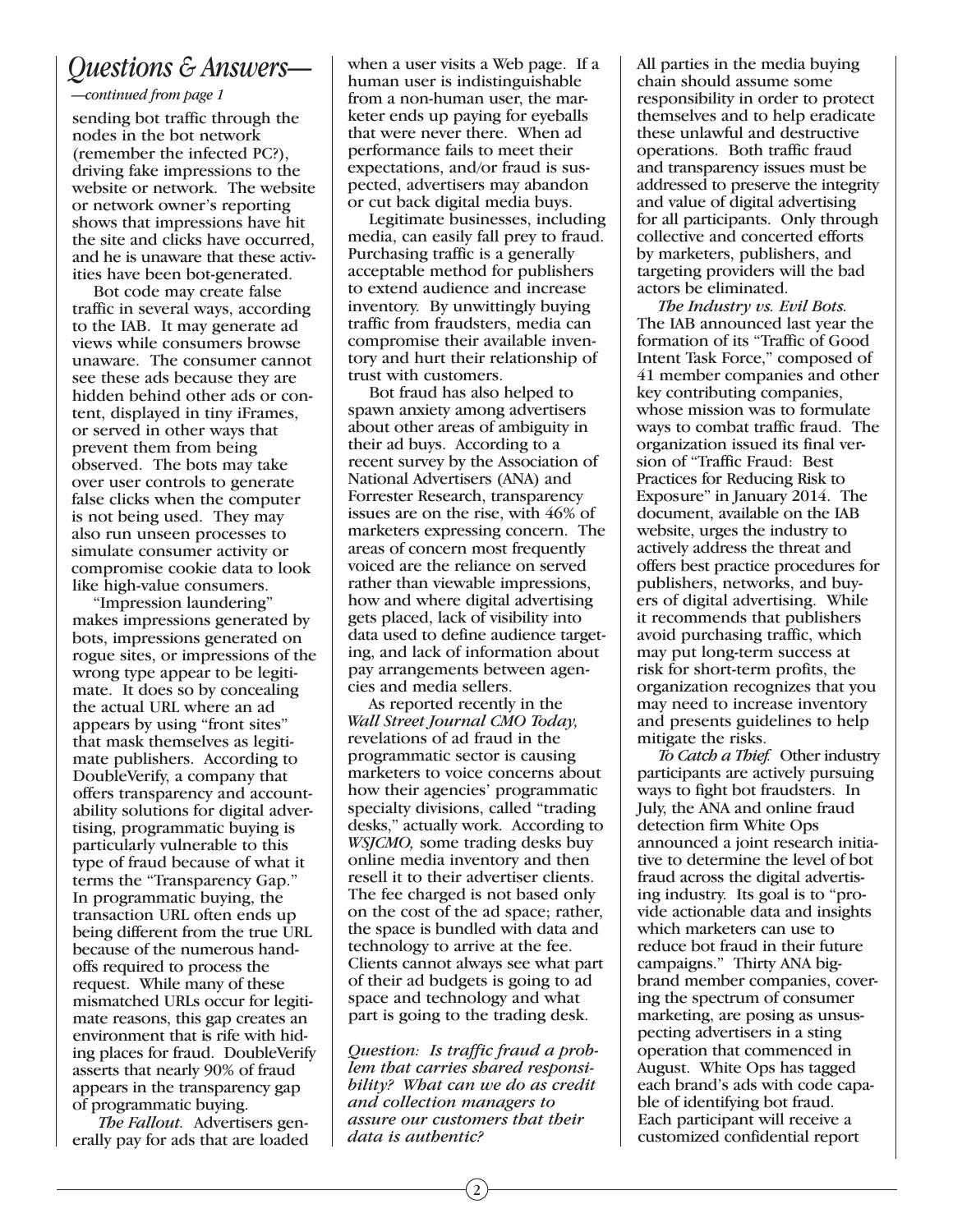providing overall fraud rates, fraud by platform (desktop, mobile), format (display, video), channel (publisher, network, exchange), and other relevant findings. The aggregate study results and recommendations will be available to the industry in the fourth quarter of the year. Other industry players as well are contributing to the fight. For example, DoubleVerify announced in June that it had uncovered a significant video ad impression laundering scheme.

 *What to Do.* Through trade and industry organizations such as ANA and IAB, savvy buyers are learning about and investing in ways to maximize the quality of their digital advertising. Publishers must look at their methods from their customers' points of view and take actions to allay concerns as much as possible. The IAB recommends that premium publishers pay a higher price to buy quality; look for a natural affinity between their content and the purchased audience; use technology to detect non-human traffic; keep standards high if and when performance falls below goals; and know their consultants and where they are sourcing traffic.

 The IAB Best Practices document includes questions to ask your sources of inventory, which correlate to the questions it recommends that buyers ask you. In general, you should use only traffic sources that have their audiences measured by verifiable third-party vendors, which allow advertisers to compare their ad-generated traffic against an independent benchmark. Not all measurement techniques are created equal however, and these methodologies need to be compared. Your website should have a policy and technical methodology to distinguish between human and non-human traffic as well as processes for removal. The site URL reported by first-and/or third-party campaign performance analytics should correspond with the URL on trafficsourced sites. Your site should also actively screen for malware, monitoring traffic patterns in real time to recognize irregularities.

 Visit the IAB website regularly for additional information and updates. Keep abreast of new advancements by companies that provide technology solutions to bot fraud. Perpetrators of fraud will continue to work on ways to undermine efforts to crush them,

3



"Boss, Mr. Simmons heard about those 'robots' that can mess up his marketing data. Says his grandson is mighty good at blowing 'em to bits. Should I send him on up?"

so media need to stay tuned in to stay on top.

### **Mergers and Changing Customer Base.**

*Question: We are seeing media companies' and agencies' efforts to change and even merge into bigger organizations. Should these developments affect the way our own credit and collections department operates?*

Changing technology has made old business models obsolete, and shake-ups are occurring in all areas of the industry.

 *Merger Mania.* This is the era of mega-mergers in the media industry. Cable and satellite television providers are consolidating, giving them increased leverage when they negotiate for programming. Some media companies, feeling threatened because they need to realize a certain revenue from the programming they provide, want to increase their clout by getting bigger too.

 The principle also holds true for advertising agencies. If one huge company is selling time/space for a large group of properties, agencies may feel the need to band together to acquire sufficient client buying power. Additionally, with programmatic buying and selling of online advertising, along with powerful analytical services and software to help advertisers get the most for their advertising dollars, agencies are losing some of their value. Some advertisers are dispensing with agencies altogether, creating their own campaigns in-house and even operating their own trading desks. Subsequently, agencies are seeing the need to redeem lost value by providing their clients with technology to automate the buying process, which only sizable agencies can afford to implement. They are also hoping perhaps to persuade their clients that they can negotiate better rates than the clients could do on their own.

 Some organizations are choosing to carve off assets, sometimes to facilitate mergers. Both Gannett and Tribune split